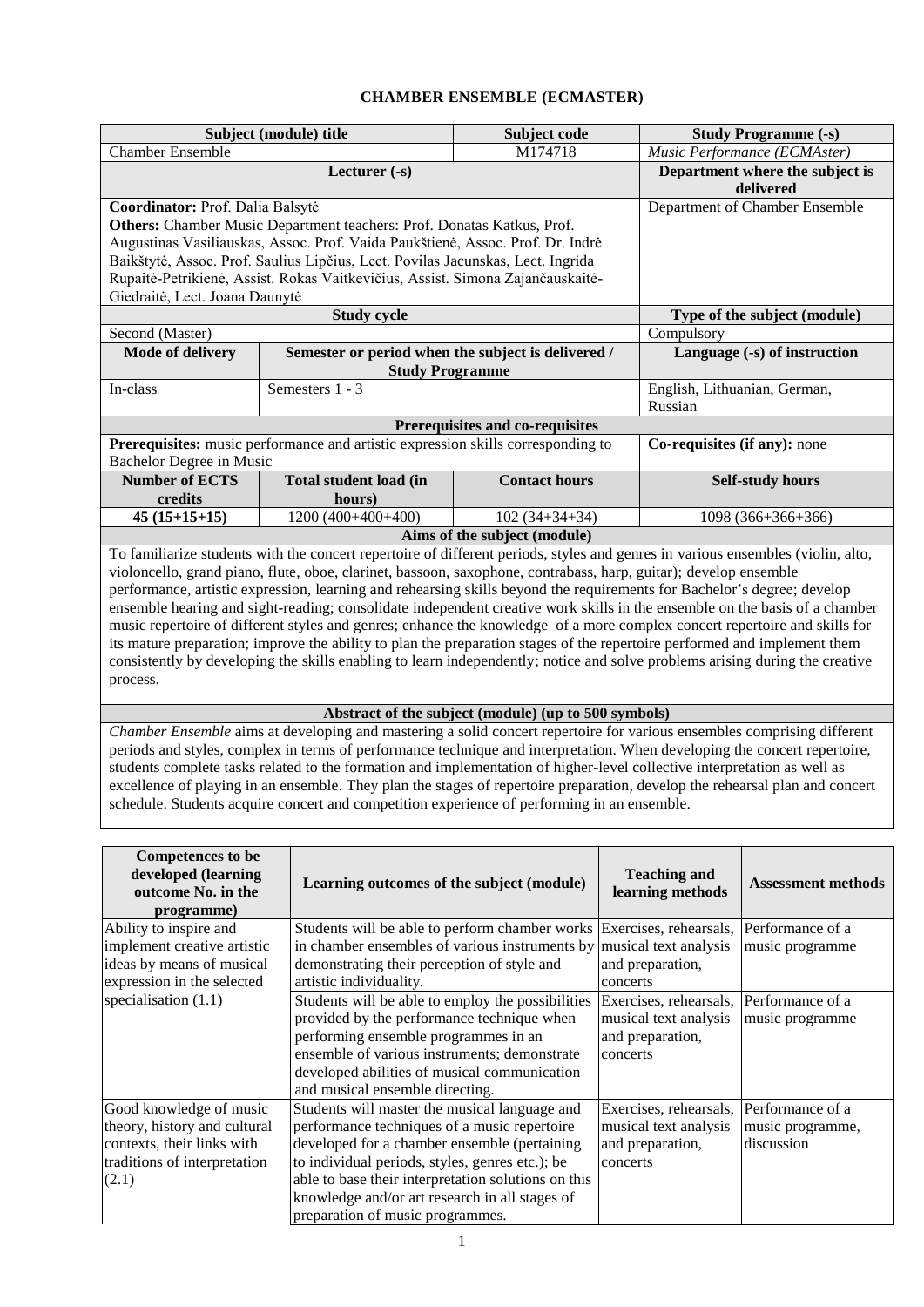| Ability to broaden creative<br>experience through initiation<br>of and engagement in<br>independent artistic activity | Students will be able to develop a consistent<br>programme for a mixed chamber ensemble<br>taking account of a particular context (the<br>composition of performers, themes and purpose<br>of the event).<br>Students will build up a solid concert repertoire<br>for a chamber ensemble and gain concert<br>experience by participating in at least three<br>public concerts during the studies. | Exercises, rehearsals,<br>musical text analysis<br>and preparation,<br>concerts<br>Exercises, rehearsals,<br>musical text analysis<br>and preparation,<br>concerts | Performance of a<br>music programme,<br>discussion<br>Performance of a<br>music programme |
|-----------------------------------------------------------------------------------------------------------------------|---------------------------------------------------------------------------------------------------------------------------------------------------------------------------------------------------------------------------------------------------------------------------------------------------------------------------------------------------------------------------------------------------|--------------------------------------------------------------------------------------------------------------------------------------------------------------------|-------------------------------------------------------------------------------------------|
| (3.1)                                                                                                                 | Students will be able to initiate the preparation<br>of an artistic programme and manage it or<br>participate in the preparation for an art project<br>and concert performance.                                                                                                                                                                                                                   | Exercises, rehearsals,<br>musical text analysis<br>and preparation,<br>concerts                                                                                    | Performance of a<br>music programme,<br>discussion                                        |
| Ability to analyse and<br>critically assess creative<br>processes and their<br>contemporary culture (4.2)             | Students will be able to analyse and assess the<br>process and results of their and other artists'<br>creative activity; provide suggestions as to their<br>significance in the context of improvement; adapt to changing conditions of<br>the creative context; present their insights in<br>rehearsals and discussions of exams and<br>concerts.                                                | Exercises, rehearsals,<br>musical text analysis<br>and preparation,<br>concerts                                                                                    | Performance of a<br>music programme,<br>discussion                                        |
| Interpersonal and<br>communication skills and<br>leadership $(5.1)$                                                   | When preparing and performing chamber<br>ensemble programmes, students will be able to<br>communicate and cooperate with other<br>members of the ensemble in an efficiently and<br>ethical manner.                                                                                                                                                                                                | Exercises, rehearsals,<br>musical text analysis<br>and preparation,<br>concerts                                                                                    | Performance of a<br>music programme,<br>discussion                                        |
|                                                                                                                       | When working in a chamber ensemble, students<br>will demonstrate initiative, leadership, team<br>work, negotiating and organisational skills.                                                                                                                                                                                                                                                     | Exercises, rehearsals,<br>musical text analysis<br>and preparation,<br>concerts                                                                                    | Performance of a<br>music programme,<br>discussion                                        |
| Ability to work and improve<br>(7.1)                                                                                  | Students will be able to independently plan the<br>process of the ensemble's work and the<br>preparation stages of a music programme; deal<br>with artistic and organisational tasks.                                                                                                                                                                                                             | Exercises, rehearsals,<br>concerts                                                                                                                                 | Performance of a<br>music programme,<br>discussion                                        |

| Topics (repertoire)                                                                                                                                                                                                                   |                                                                                                            | <b>Contact hours</b> |                  |             |                     |               |                  |                |                     | <b>Self-study hours</b> |          |                                                                                                                                                                                                                           |
|---------------------------------------------------------------------------------------------------------------------------------------------------------------------------------------------------------------------------------------|------------------------------------------------------------------------------------------------------------|----------------------|------------------|-------------|---------------------|---------------|------------------|----------------|---------------------|-------------------------|----------|---------------------------------------------------------------------------------------------------------------------------------------------------------------------------------------------------------------------------|
|                                                                                                                                                                                                                                       |                                                                                                            | hours<br>Contact     | Self-study hours | Assignments | Topics (repertoire) | Contact hours | Self-study hours | Assignments    | Topics (repertoire) | hours<br>Contact        |          | Self-study hours                                                                                                                                                                                                          |
|                                                                                                                                                                                                                                       | <b>Semester 1</b>                                                                                          |                      |                  |             |                     |               |                  |                |                     |                         |          |                                                                                                                                                                                                                           |
| Preparation of a music programme,<br>1.<br>selected by the student, comprising<br>works of various styles.<br>Programme requirements: two entire<br>large scale pieces, duration at least 30<br>minutes.<br><b>ECMA</b> session<br>2. |                                                                                                            |                      |                  |             | 32                  |               |                  |                | 32                  | 366                     | 1.<br>2. | Analysis of musical<br>text, audio recordings,<br>exercises, rehearsals<br>The stylistic analysis<br>of the music of<br>different countries and<br>periods; search for<br>interpretation varieties<br>within a repertoire |
| Examination (concert)<br>3.                                                                                                                                                                                                           |                                                                                                            |                      |                  |             |                     |               |                  | 2              | $\boldsymbol{2}$    |                         |          |                                                                                                                                                                                                                           |
| <b>Total:</b>                                                                                                                                                                                                                         |                                                                                                            |                      |                  |             | 32                  |               |                  | $\overline{2}$ | 34                  | 366                     |          |                                                                                                                                                                                                                           |
| <b>Semester 2</b>                                                                                                                                                                                                                     |                                                                                                            |                      |                  |             |                     |               |                  |                |                     |                         |          |                                                                                                                                                                                                                           |
|                                                                                                                                                                                                                                       | Preparation of a music programme,<br>1.<br>selected by the student, comprising<br>works of various styles. |                      |                  |             | 32                  |               |                  |                | 32                  | 366                     | 1.       | Analysis of musical<br>text, audio recordings,<br>exercises, rehearsals                                                                                                                                                   |